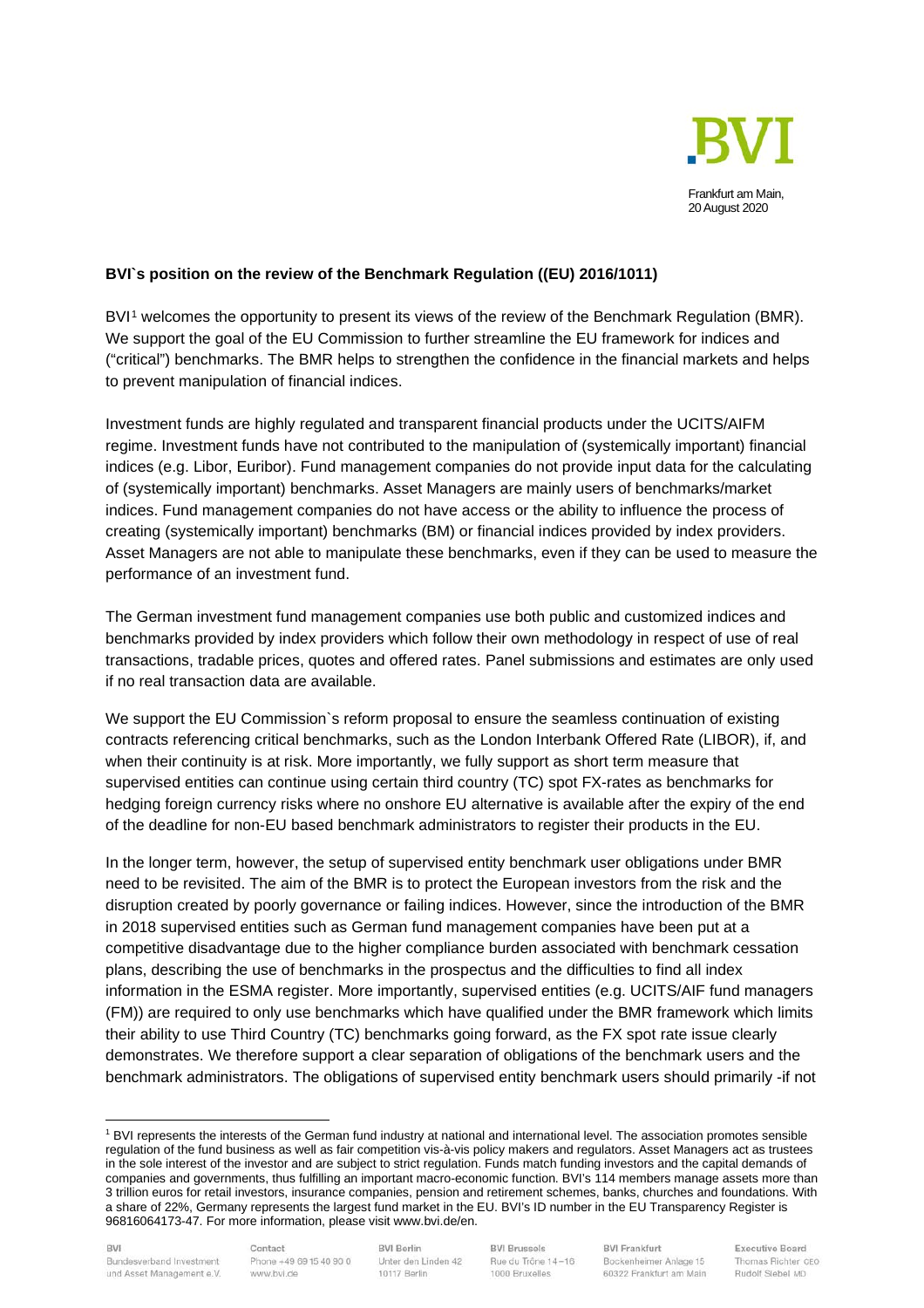

exclusively- regulated in the laws and regulations applying to such users, i.e. the AIFM and UCITS directives and implementing ESMA Guidelines for ETFs and other UCITS issues for financial indices of 2012 in case of funds. Overlapping or conflicting user regulation can be avoided going forward. The BMR registered product usage obligation for supervised entities therefore should be abolished. BVI therefore, proposes to allow going forward the unlimited use of both BMR compliant and non-compliant products by all EU based financial services firms subject to proper disclosure (Article 29 (2)). In this context we need and continue to support the BMR rule to maintain a benchmark register system for EU and Third Country benchmark administrator and their products. Following a delineation between users and administrator obligations, it would be clear that on the one hand only the ESMA supervised BM administrator is responsible for the entries in the ESMA BM register on which the AIF/UCITS FM may rely and does not need to verify these entries again. On the other hand, it would be clear that the AIF/UCITS FM compliance obligation under said ESMA guidelines is limited to aspects not covered by BMR, e.g. the aspects of sufficient diversification and market representation of a BM. It would be also clear that - as a general rule - AIF/UCITS FM do not need to check on compliance of BM administrators with their BMR obligations.

Furthermore, we strongly encourage the EU institutions to clearly state within the BMR that registered administrators of all benchmarks (and not only critical benchmarks) take adequate steps to ensure that licenses of, and information on, benchmarks are provided on a cost-based, fair, reasonable, transparent and non-discriminatory basis to all supervised entities (e.g. Asset Managers). The EU needs to ensure that benchmark data users (fund management companies) receive the same level of pricelist and data production cost transparency and disclosure and that benchmark data prices are based on a production cost basis.

We consider the BMR review as a vital opportunity to modernise the benchmark framework in view of strengthening the global competitiveness of the EU financial service industry based on a more balanced approach in respect to the compliance rules for supervised entities and benchmark administrators. Therefore, we would like to make to the following specific BMR amendments and suggestions (please consider the attachments):

### **1. Scope and Supervised Entities**

### • **Benchmark cessation plans**

The introduction of the legal obligation to use cessation/contingency plans in 2018 has clearly enhanced the compliance- and reporting burden for the German fund industry without additional value for the regulators. The (German) fund industry had already implemented complex cessation/contingency plans for investment funds (UCITS/AIFs) that use indices in accordance with Article 3 (1) No. 7 (e) BMR. Therefore, the German fund industry was/is well prepared for the provision of contingency plans for investment assets, as the selection and determination of (alternative) financial benchmarks is a well-established process in the fund, risk and product management of a fund management company. Due to the introduction of the ESMA guidelines for ETFs and other UCITS issues for financial indices in 2012[2,](#page-1-0) regulated investment funds (UCITS/AIF) are subject to stringent and extensive due diligence obligations on the use of financial indices. The ESMA Guidelines foresee that only transparent indices are permitted for UCITS to use as a benchmark. These transparency requirements are very extensive covering calculation, re-balancing methodologies, as well as constituents and their respective weightings. Furthermore, part of those rules relate to the disclosure of information on the indices settings to the end-investors (in the UCITS KIID).

<span id="page-1-0"></span><sup>2</sup> https://www.esma.europa.eu/sites/default/files/library/2015/11/esma-2014-0011-01-00\_en\_0.pdf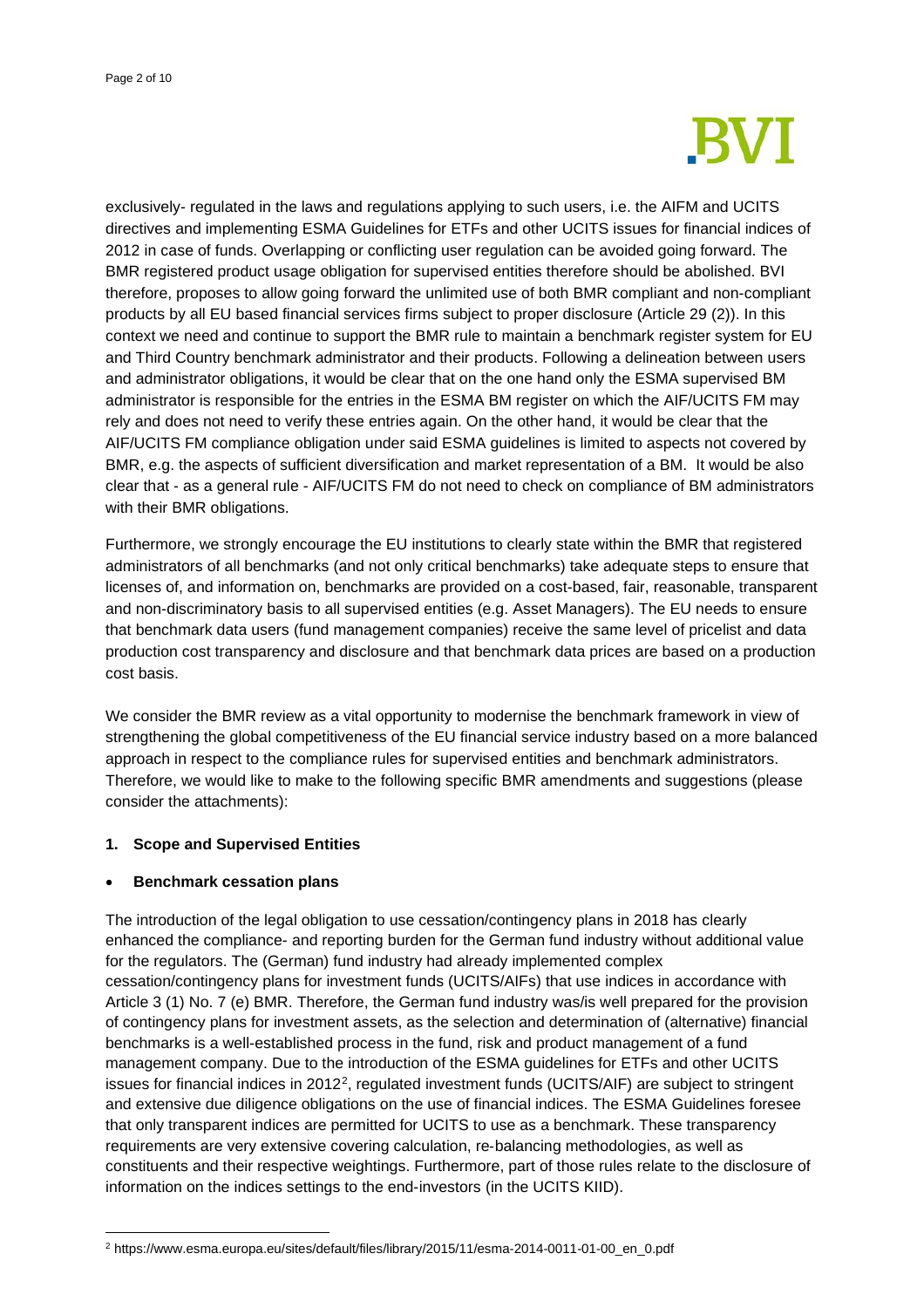

(German) fund management companies monitor two different regulatory compliance obligations with the same regulatory aim. The different legal obligations require changes to the fund documents thereby enhancing the legal complexity for the fund management companies. Additionally, benchmark administrators do generally not provide the required information in a transparent, fast, efficient and user-friendly way to the fund industry which are deemed to be necessary to comply with said ESMA Guidelines.

Fund management companies have to rely on the willingness of the benchmark administrators to provide all relevant information, including information on possible alternative benchmarks. Asset Managers are obliged to search, screen and monitor all relevant administrator websites enabling them to identify the relevant benchmark information. Such additional requirements enhance the operational complexity for the supervised entities as fund management companies are obliged to obtain such information.

We therefore take the view that benchmark administrators should be legally required to provide benchmark-related information (e.g. calculation, re‐balancing methodologies, constituents and their respective weightings, available alternative benchmarks for cessation/contingency plans) to the supervised entities thereby enabling them to comply with their applicable regulatory requirements.

In the context of the updated publication of cessation plans of alternative benchmarks within the fund documents (e.g. UCITS prospectus) our members fear that the concrete naming of alternative indices could trigger the conclusion of new and complex license agreements with the corresponding index provider. Fund management companies have already concluded extensive, complex and overpriced license agreements with the index providers in order to use the indices for internal (e.g. portfolio and risk management) and external purposes (e.g. institutional reporting).

The BMR requirement to set up additional cessation plans within the fund documents have further increased the legal- and compliance cost for the fund management companies without any additional protection for the European investors. Such an obligation has also put the investment fund industry at a disproportionate compliance burden compared to the Sell-Side (e.g. credit institutions, broker/dealer) as such institutions needs to comply only with the BMR cessation plans.

Furthermore, we strongly disagree with the proposals that cessation plans provided by supervised entities (e.g. Asset Managers) should be approved by competent authorities. The approval requires the submission of such plans by supervised entities to the regulators thereby enhancing the reporting burden for all involved parties without any additional value for the competent authority.

**Proposal:** Supervised entities (e.g. fund management companies) should not be legally required to produce and maintain robust written plans setting out actions that they would take in the event a benchmark materially changes or ceases to be provided. On a voluntary basis, supervised entities establish their own cessation plans without the need of approval from competent authorities since they may have different approaches considering the nature of their contracts, clients, fallbacks to be applied, defined courses of action and internal proceedings to comply with in a benchmark cessation scenario.

### • **Use of benchmarks**

Supervised entities such as fund management companies are only allowed to use benchmarks or a combination of benchmarks within regulated investment funds (UCITS/AIFs) if the benchmark is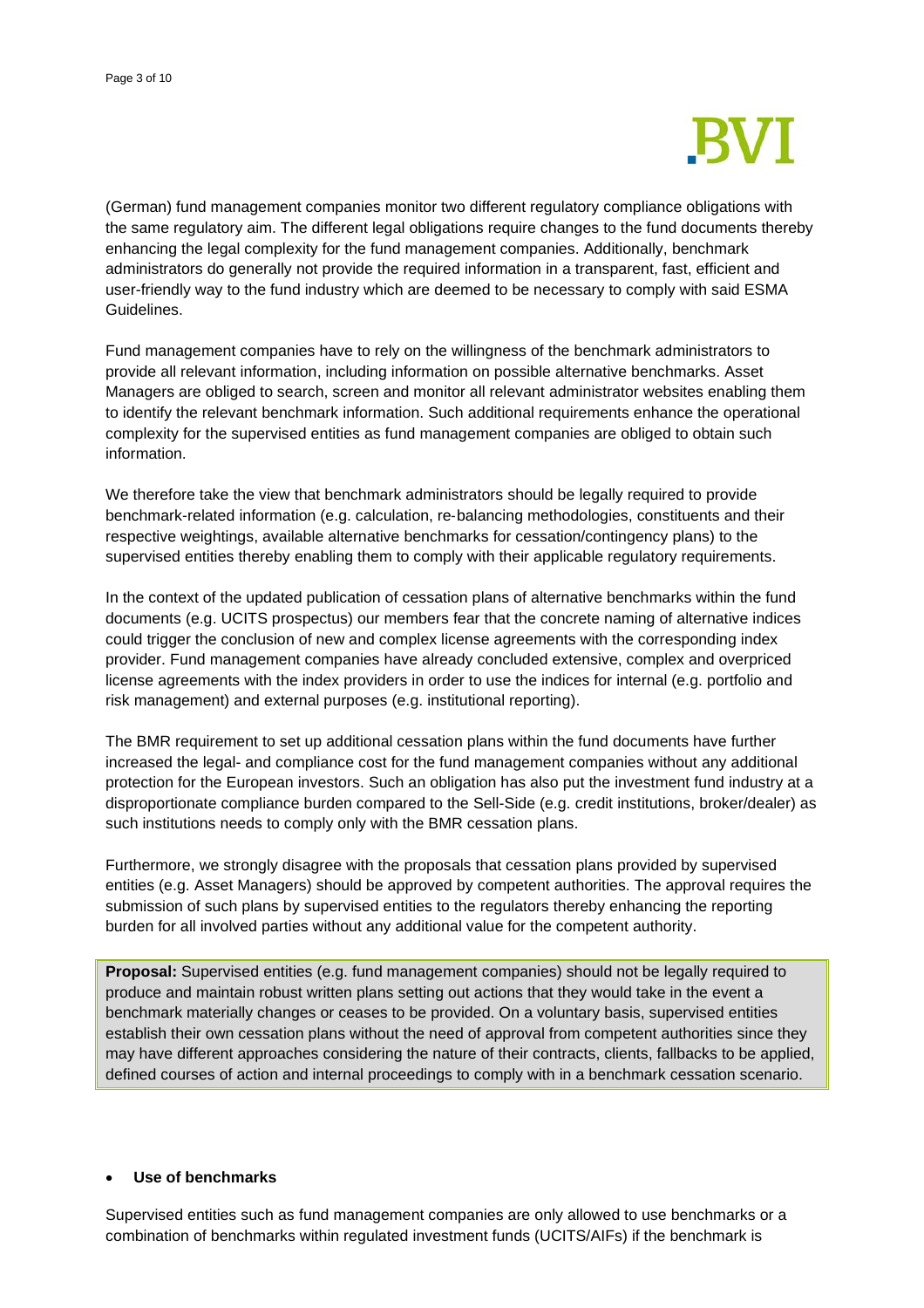

provided by an administrator located in the Union or third country administrators/benchmarks and included in the ESMA register. The time and effort associated with the task to search, identify and monitor on a regular basis the ESMA register containing thousands of indices allowed for use by EU administrators and third country benchmarks is huge. It obliges Asset Manager to set up the operational capacities internally to ensure the use of valid benchmarks only.

# **Benchmark status of DE-UCITS (as of mid-2020)**

Source: Morningstar Direct

| <b>Fund Benchmark Use</b> | <b>Number of Funds (ISIN)</b> | <b>Net Assets in Euro</b> |
|---------------------------|-------------------------------|---------------------------|
|                           |                               |                           |
| Benchmarked               | 1.234                         | 223.878.666.908           |
| Not Benchmarked           | 756                           | 91.491.602.775            |
| <b>Unknown</b>            | 711                           | 71.030.231.592            |
| <b>Total</b>              | 2.701                         | 386.400.501.275           |

According to above analysis based on a Morningstar<sup>[3](#page-3-0)</sup> data set, the majority of German UCITS by number and assets apply in their investment strategy a financial benchmark. This means that at least 71% cent compared to the whole German UCITS universe need to verify if the used benchmark is published by a registered EU administrator or a (third country) benchmarks. Such figures illustrate the increased compliance burden for fund management companies. Such increased compliance burden is not in line with the principle of proportionality compared to credit institutions which do not have to check such a big volume of EU administrators and third country benchmarks. Our proposal is to increase financial market safety and soundness by requiring all benchmark administrators whether in- or outside the EU to be registered within the Union. It is therefore a less far reaching proposal than getting rid of the benchmark administrator requirements overall, as was recently proposed by a group (third country) Sell-Side Associations. Our proposal respects and maintains the general framework of the BMR with respect to encouraging benchmark administrator regulation and is in line with the general principle that EU financial service prudential regulation addresses the organisation, governance and operation of the supervised entities, but does usually not regulate the behaviour of users of regulated financial service providers. Today BMR is an exemption in this respect when compared to banking, insurance, investment fund and credit rating agency regulation.

**Proposal**: Supervised entities should not be obliged to use and assess on a regular basis if the EU administrator or the third country benchmark is registered in the ESMA register. Benchmark administrators must ensure that the relevant information in the ESMA register is valid at all times.

### **2. Third Country Benchmarks (FX spot rates)**

We fully support as short term measure that supervised entities (e.g. fund management companies) can continue using certain third country spot FX-rates as benchmarks for hedging foreign currency risks where no onshore EU alternative is available after the expiry of the end of the deadline for non-EU based benchmark administrators to register their products in the EU.

Asset Managers need to maintain access to a wide range of Non-EEA benchmarks as they are use an extensive list of benchmarks produced by non-EU providers. Preliminary estimates suggest that the rules applicable to non-EU providers will affect 30% to 75% of indices used. In some cases, this could

<span id="page-3-0"></span><sup>3</sup> Morningstar has data on 1.990 funds/fund share classes with total AuM of 315 bn. Euro or 74%/ 82% of the German UCITS universe. Of the total 1.234 funds (or 62%), with AuM of 224 bn. Euro (71%) state a benchmark.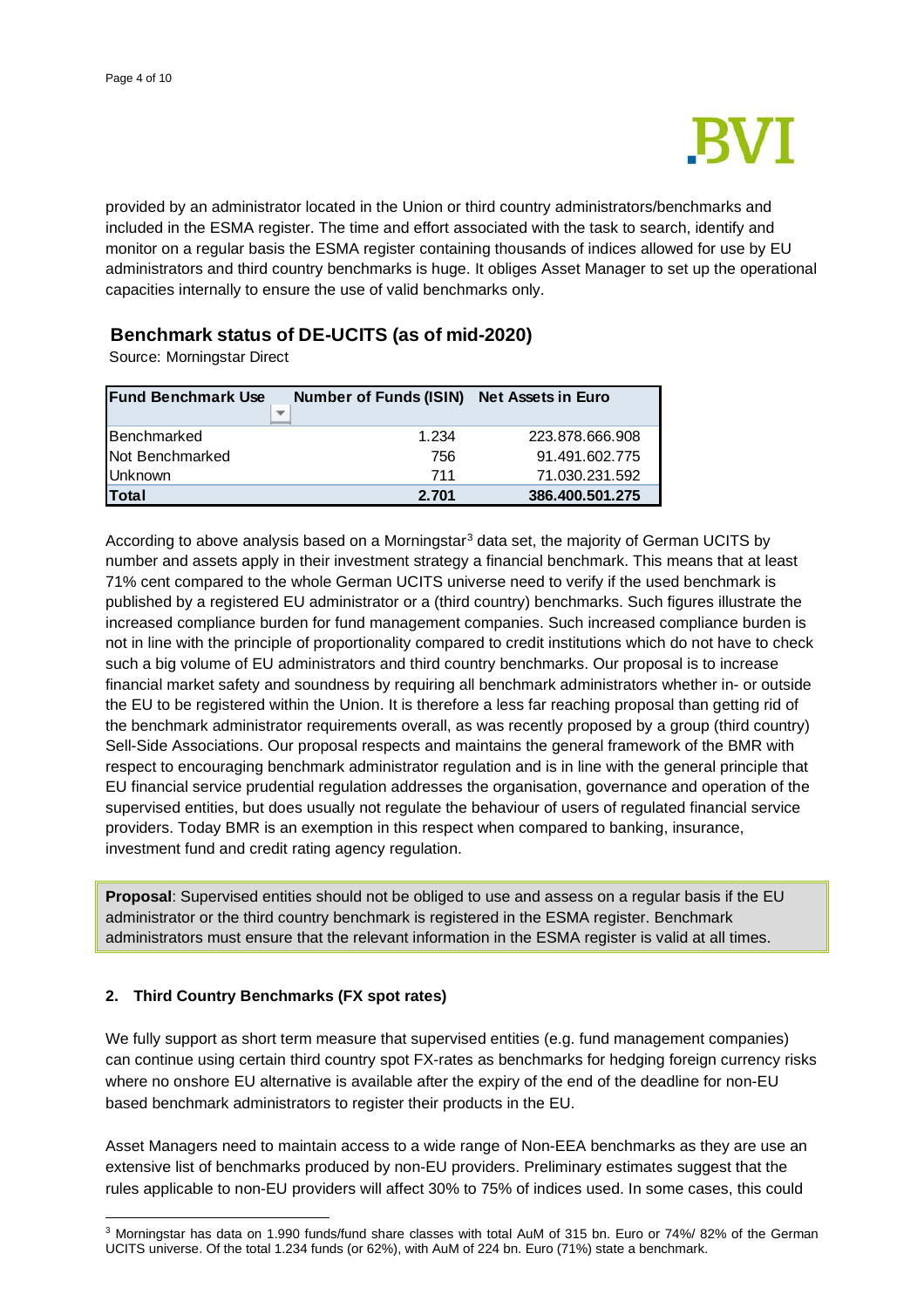

affect up to 90% of the total number of equity funds managed by an investment manager. It is also important to highlight that the index fund market is very competitive, with the level of fees charged to the investors being a fundamental element.

The extension of the transitional provision to the end of 2021 will give the third country index providers more time to apply for recognition. However, we presume that by the end 2021 especially many small and medium sized non-EU index providers will not have applied for recognition. The concern is for the smaller non-EU index providers, who will not be able or willing to assume BMR requirements, they deem to onerous. If these administrators cannot be used anymore, EU users will be significantly disrupted by the benchmarks landscape in the EU. The scope of index providers will be reduced as in many emerging markets asset classes the relevant indices and rated will not be able to be replaced by the EU benchmark administrators as they lack the relevant input data. To the extent that such indices and rates could be replaced by EU registered providers, this will help concentrating the market power to a few dominant index providers able to support such diversified index business. The situation inevitably will lead to higher costs for end investors. Preventing EU users from using reputable, robust and costeffective (but not necessarily ESMA registered) TC market indices only operates to the detriment of European investors, savers, pensioners and the real economy.

While a short term solution for FX spot rates is clearly needed as this stage to continue the wellfunctioning of the real economy as well as financial services industry in the EU, we caution, however, that going forward such a piecemeal regulatory approach allowing the use of non-EU administered benchmarks only on a product by product basis is prone to failure. This approach will ultimately discriminate against EU benchmark administrators or third-country (TC) administrators serving EU based clients versus those TC administrators which do not have license paying clients within the EU, and which therefore have no commercial incentive to be BMR compliant. More importantly, such approach also limits already today the global index investment and hedging opportunities for EU based financial services firms, including but not limited to AIF and UCITS and will reduce their competitiveness on a global scale. BVI therefore, proposes to allow going forward the unlimited use of both BMR compliant and non-compliant products by all EU based financial services firms subject to proper disclosure (Article 29 (2)).

We encourage the EU Commission to continue the process of assessment and recognition of third country jurisdictions for equivalence under the Benchmark Regulation. This will ensure that as much as possible third country benchmarks will be registered under the BMR.

**Proposal:** Beyond the Commission aim to exempt certain FX spot rates and further recognitions of third country jurisdictions, we suggest as a short term measure to further exclude money market interest rates (e.g.Mexico Interbank TIIE 28 day) published by national central and local bank which do not pose any systemic risk to he financial market. In the longer term going forward the unlimited use of both BMR compliant and non-compliant index and rate products should be permitted for all EU based financial services firms subject only to proper disclosure of the benchmark and whether it is registered with ESMA or not.

### **3. Register of administrators and benchmarks**

In accordance with Article 36 of the regulation, ESMA maintains a register listing benchmark administrator that have either been authorised or registered in the EU as well as benchmarks and administrators approved for use in the Union through equivalence, recognition or endorsement.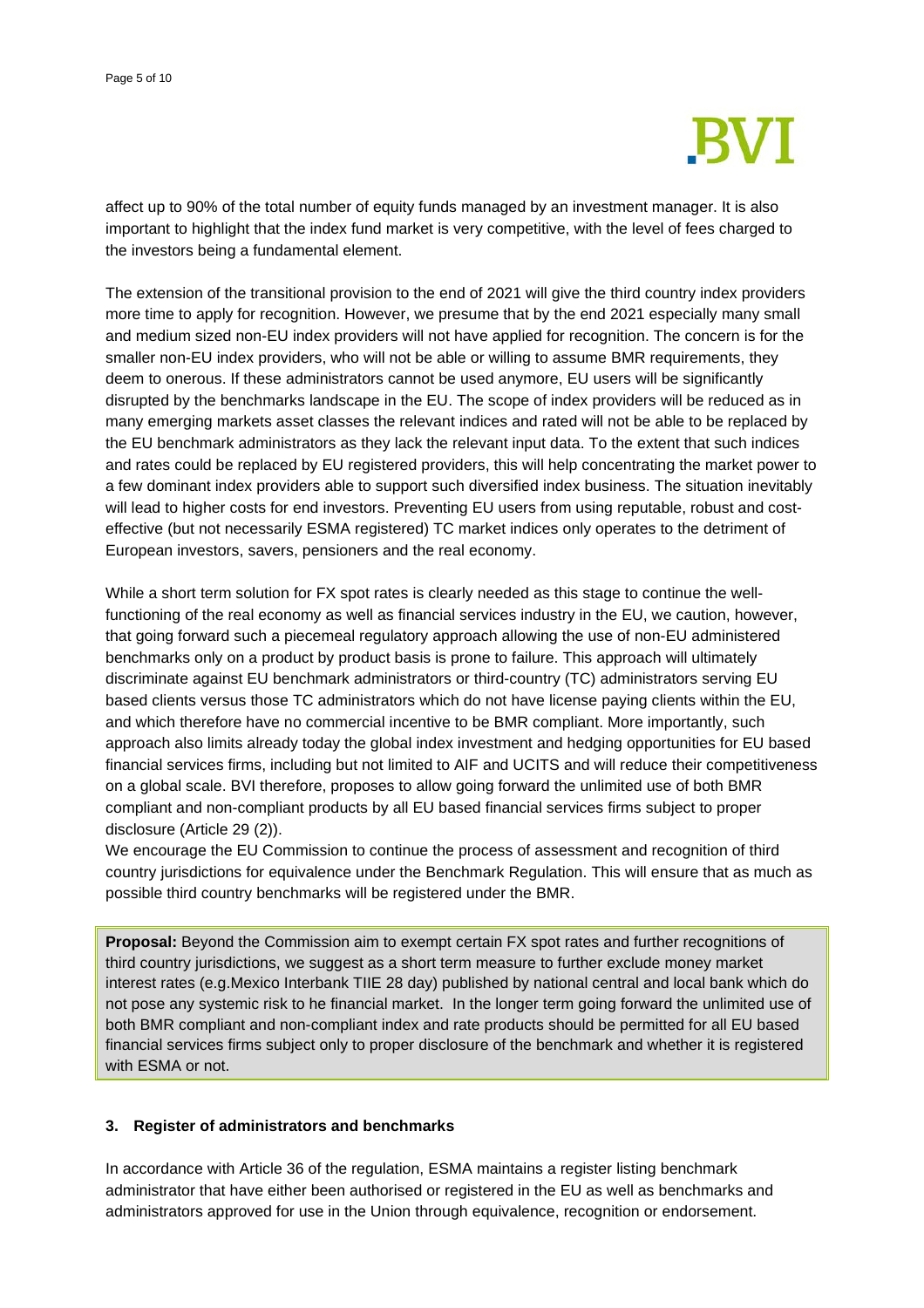

During the EU-Commission consultation period to the review the BMR[4](#page-5-0), our members have clearly communicated that they are "not satisfied" with the ESMA register for benchmarks and administrators. We have identified the following issues:

- It is impossible to search benchmarks with an identifier which are produced by EU index providers and non-EU index providers. There is a big problem in the case of global benchmark groups. Some index providers appear in the ESMA register: it is then not possible to identify whether a specific benchmark is produced by the index provider in the register or by another entity within the group. The registers currently do not list the benchmarks provided by EU-authorised or -registered administrators, yet several administrators that operate worldwide have only applied for authorisation / registration with respect to a subset of the benchmarks they provide. This means that identification of the benchmarks authorised or registered may prove difficult.
- It is not practicable to maintain two different registers. The usage of two different registers enhances the complexity for supervised entities to identify the relevant indices as fast as possible.
- Technical interfaces are improperly calibrated to download the data content an in efficient way in the IT systems of supervised entities.

However, for large administrators whose portfolio of benchmarks is subject to frequent changes, maintaining an up-to-date list of benchmarks approved for use in the Union could be challenging.

In order to improve the effectiveness of the registers we would like to make the following proposal:

**Proposal:** The two registers should be merged into one. This will enhance the operational efficiency for all supervised entities as they have only to use one register and access/build up only one interface.

An updated ESMA register should have the following features:

- The merged register should maintain a research functionality which enables supervised entities to user friendly identify individual indices provided by EU/Non-EU authorized/endorsed administrators. An identification code of each benchmark (e.g. ISIN, Ticker) should be provided in the register. Supervised entities should also be able to search for indices based on historical data.
- It should be possible to download the indices in a user-friendly way which automatically fits in the IT systems of the supervised entities.
- It would also be useful if for those benchmark administrators endorsed under Article 33, the details of the endorsing entity were stated on the register. Similarly, it would be welcome if the register shows when a benchmark administrators' application was rejected to ensure that users are able to seek an alternative benchmark in a timely manner. The register should also indicate/track that the registration process of the benchmark administrator is finalised. The mentioned points should be incorporated within the search functionality of the register.
- In addition, controls on the completeness and accuracy of the information included in the register should be enhanced. Web links of the administrators included in the register are not accurate and

<span id="page-5-0"></span><sup>4</sup> [https://ec.europa.eu/info/law/better-regulation/have-your-say/initiatives/12268-Financial-benchmarks-for-interest-rates](https://ec.europa.eu/info/law/better-regulation/have-your-say/initiatives/12268-Financial-benchmarks-for-interest-rates-stock-exchange-prices-exchange-rates-etc-review-of-EU-rules/F511987)[stock-exchange-prices-exchange-rates-etc-review-of-EU-rules/F511987](https://ec.europa.eu/info/law/better-regulation/have-your-say/initiatives/12268-Financial-benchmarks-for-interest-rates-stock-exchange-prices-exchange-rates-etc-review-of-EU-rules/F511987)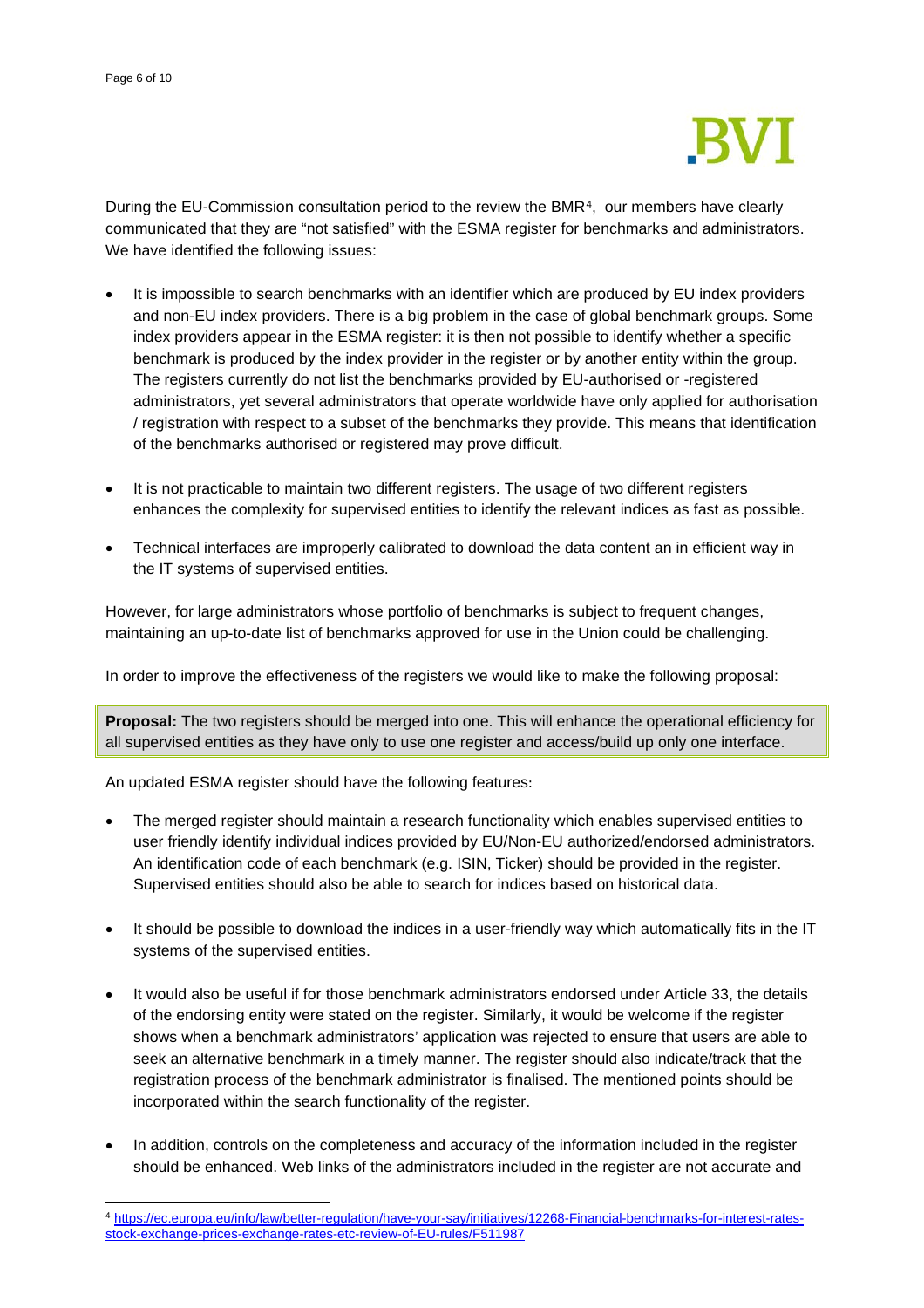

lead to the generic URL to the administrator's website. It would be very useful to require administrators to give a URL to a page specific to the benchmark which includes the BMR related documentation, such as the benchmark statement.

- Beyond the obligation for climate-related benchmarks, it should be possible to indicate/flag if a benchmark is based on ESG factors or not.
- According to the ESMA Guidelines on ETFs and other UCITS issues a UCITS should not invest in a financial index which has a single component that has an impact on the overall index return which exceeds the relevant diversification requirements i.e. 20%/35%. Such specific UCITS requirement should also be provided by the benchmark administrators and therefore included within the ESMA register.

Our proposal to modernise the register is strongly supported by ESMA efforts to improve the usability of the utility. During the EU-Commission consultation period to review the BMR,<sup>[5](#page-6-0)</sup> ESMA made the following comments:

*"ESMA therefore proposes that the register should include information at benchmark level for both EU and TC benchmarks to enhance transparency to and clarity for benchmark users on the benchmarks that they can lawfully use. ESMA should, in a central location, publish all benchmarks and their key metadata (e.g. Name, ISIN, CFI, FISN, date of authorisation or withdrawal of a benchmark) as well as the information on their administrators. The access should be machine-to-machine readable, so market participants can execute due diligence tasks at low cost through so-called RegTech."*

The ESMA statement echoes the evidence provided by end users that the registers need to be amended in order to have legal clarity for benchmark users on what benchmarks they can use.

### **4. Benchmark administrators license practises**

Over the past years our members have observed significant increase of costs related to the use of indices, especially the access to the underlying data. Over the couple of years our members have witnessed double digit price increases directly by benchmark administrators and through the making available of the data by market data distributors (MDD). These lead to very high stock market returns for major index provider shareholders at the expense of "the turkeys (i.e. index users such as ETF) which are not invited to the x-mas party".<sup>[6](#page-6-1)</sup>

Major parts of benchmark data are originated and provided by EU regulated benchmark administrators (or affiliated group companies) such as prices, values, composition, weightings and traded data. Benchmark data are often procured not directly from data providers but from MDDs who collect, catalogue and distribute them. One point to note is that MDDs – such as Bloomberg, Refinitiv, Rimes, or Six Financial – are not regulated as financial services providers under the BMR.

In practice, the use of benchmark data has considerably changed and increased over the past decades largely driven by regulation and automation along the whole value chain of asset management industry. There is now more benchmark data to consume and the use of them has changed with the drive

<span id="page-6-0"></span><sup>5</sup> [https://www.esma.europa.eu/press-news/esma-news/esma-responds-european-commission-consultation-benchmark](https://www.esma.europa.eu/press-news/esma-news/esma-responds-european-commission-consultation-benchmark-regulation-review)[regulation-review](https://www.esma.europa.eu/press-news/esma-news/esma-responds-european-commission-consultation-benchmark-regulation-review)

<span id="page-6-1"></span><sup>6</sup> Please see last: Daniel Eckert, Holger Zschäpitz, "Wenn der ETF-Boom der Goldrausch ist, dann ist MSCI die Schaufel", Die Welt, 1.8.2020, p.17 and 19.indicating increases in MSCI share value by 508% over five years , which is double the share value of Apple Inc, and 1171 % since 2010, which isalso ahead of Apple Inc.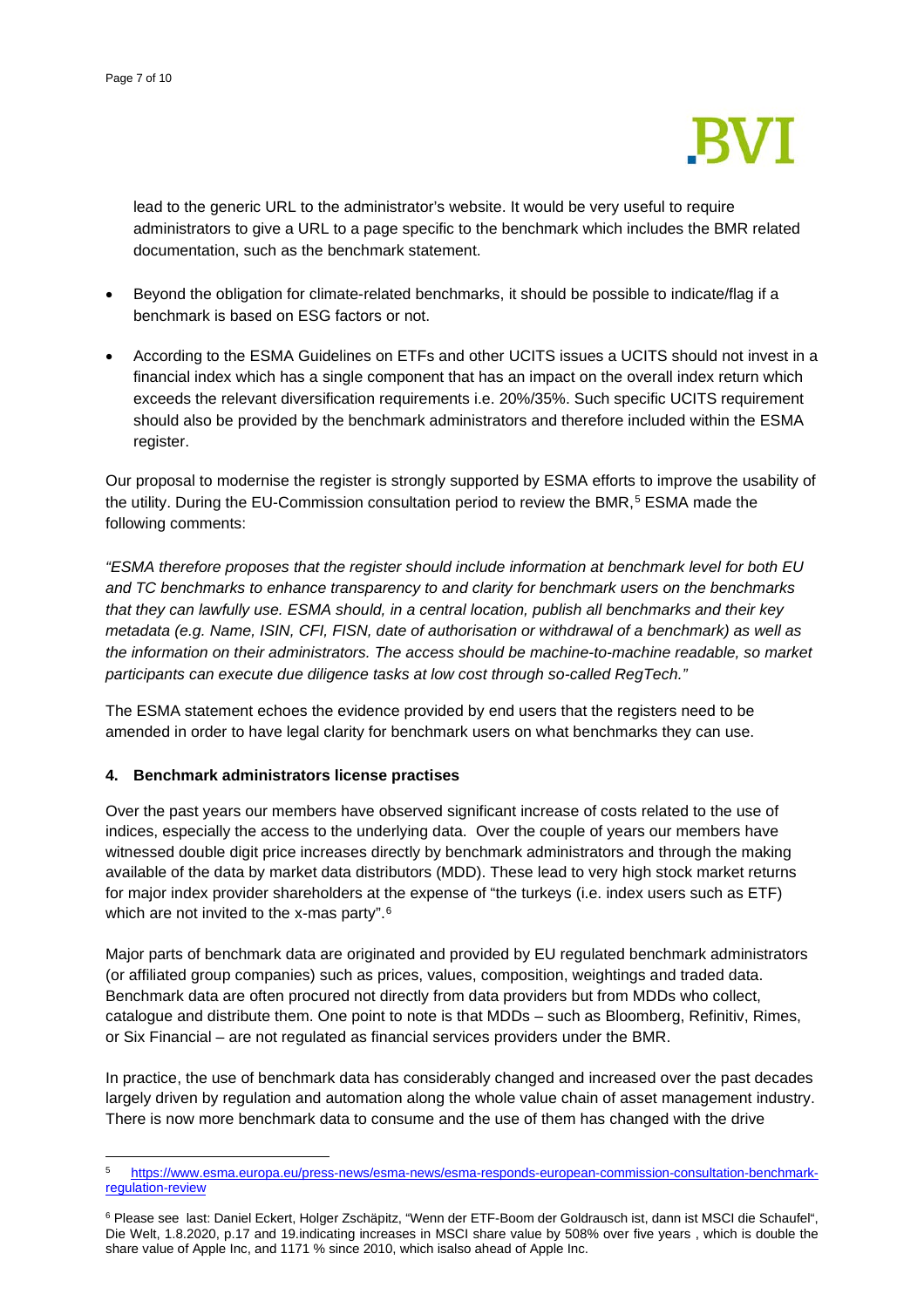

towards technical process improvement compared to the nineties when users largely consumed financial market data on screen ("display") and downloaded "locally" into individual user's applications.

However, the screen based "pair of eyes" use of data is receding due to the massive growth of data sources to process and the speed of data delivered to the fund management companies has drastically increased as it now mainly used in programmatic (Non Display Usage) processes in the IT systems throughout the value chain of asset management. Data sources, benchmark administrators and market data distributors have reacted to the growth in data usage by developing since 2006 new data strategies. In this context our members have experienced the following trends:

- **A significant increase in prices:** Index providers have introduced a significant price increase for their products which are clearly above the inflation rate without any additional value for Asset Managers.
- **A general increase in the workload of the administration of license agreements:** Due to the growth of data usage index providers have refined their licensing models and cover now each step along the whole value chain of an Asset Manager. The data license practice ranges from internal applications support to external regulatory reporting as well as ETF production and brand licenses. Benchmark administrators also do not hesitate to charge market participants (e.g. Buy-Side) for separate "created works", "manipulated data" or "derived data" licenses based on use of trading venue, ratings or index data to create (e.g., through mathematical or other manipulations or processes) new data points.

For example, benchmarks providers also called historically "index sponsors" today impose in excess of 50 different licenses to "nickel and dime" the Buy Side community. Index providers do not have a transparent price and cost policy for the different and complex license models. Further adding to the licenses complexity, there is no standardization of how license concepts are defined (Taxonomy). There is also an intentional purpose to increase the complexity in the diversification of the type and variety of data policies and price policies to allow for each index sponsor unique selling point (USP) and make it harder for investors to compare the cost of different index services in the index license manager (ILM) contract management tool. Due to a lack of standardization for license concepts fund management companies do not have the possibility to compare the license models across different index providers.

- **Stringent audit procedures:** Audit procedures are conducted on the benchmark users to review the adoption and correct application of indices and benchmarks, but often with the aim of generating additional fee income only.
- **"Slicing and Dicing" of license models:** Existing licenses are (further) split along the whole value chain of an Asset Manager. Existing license agreements which were previously priced only for one Asset Manager are now often licensed several times for several companies (custodian, outsourced asset manager, investor). Licensing models have become more fragmented which means that the rights of use of data are more restrictive differentiating between the circumstances of the use of the same data. For example, multiple licensing fees may apply for the same data if used for inter-nal analysis, client reporting and also regulatory purposes. Therefore, the increase of prices along the whole value chain in the fund industry goes further on. This will also be the case for climate-related benchmarks which the Buy-Side needs also to take into consideration.

Currently, the BMR (Article 22, Recital 38) requires only the administrators of critical benchmarks, such as the major IBORs, to take adequate steps to ensure that licenses of, and information on, benchmarks are provided on a fair, reasonable, transparent and non-discriminatory basis to all users.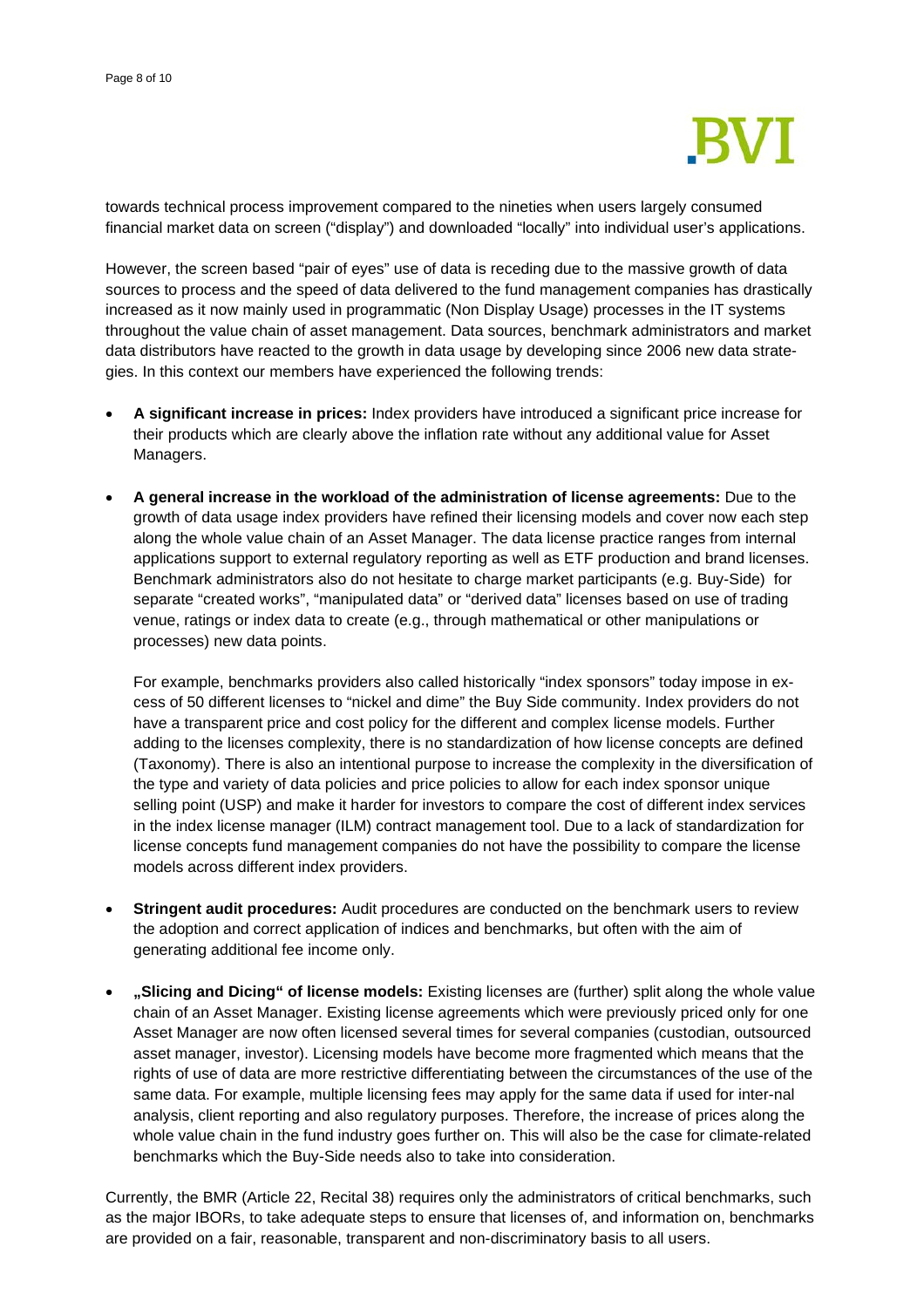

For the reasons outlined above, we strongly encourage the EU institutions to extend the BMR rule and to take the following proposals into consideration to address the cost issue:

- **Price lists** Similar to MiFID, benchmark administrators should be required to publish annual price lists of all products/services allowing also for multiyear comparisons and easy identification of product /service changes.
- **Cost disclosure** Similar to MiFID, BMR should provide for basic pricing rules for products and services stating that prices/revenues under BMR need to have a reasonable relationship with the cost of production. Therefore, benchmark administrators need to publish in-depth cost disclosures allowing to compare the cost of (all) data products with their revenues/price development and to allow for cost-based pricing of benchmark data.
- At minimum, index data production cost based pricing rules for basic "raw" index data including index levels, prices, constituents and weightings similar to what is currently already required from exchanges under MiFID rules, BMR administrators proprietary value added index data and research services will continue to be the main revenue stream for the providers in addition to any index name usage license fees (ETF, index funds) going forward, and will coexist with the envisaged basic index data offer, see point 6 below for details
- **Prohibition of certain license practices** In particular, the (early) termination of data licenses by benchmark administrators in case of pricing policy or data policy changes should be prohibited until an arbitration tribunal or a regular court has adjudicated on the legality of the required changes.

**Proposal:** All administrators of benchmarks/indices whether registered or not under the BMR should take adequate steps to ensure that licenses of, and information on, benchmarks are provided on a costbased, fair, reasonable, transparent and non-discriminatory basis to all supervised entities (e.g. Asset Managers). Specificially all BM adminstrators used by EU based supervisory entities should provide where applicable Price Lists and Cost of BM data production Disclosure. Furthermore index data production cost based pricing rules for basic "raw" index data including index levels, prices, constituents and weightings similar to what is currently already required from exchanges under MiFID rules. Finally a prohibition of certain license practices – In particular the (early) termination of data licenses by benchmark administrators in case of pricing policy or data policy changes should be prohibited until an arbitration tribunal or a regular court has adjudicated on the legality of the changes.

### **5. Critical benchmarks**

We support the EU Commission`s reform ideas to ensure the seamless continuation of existing contracts referencing critical benchmarks, such as the London Interbank Offered Rate (LIBOR), if and when their continuity is at risk. The EU-Commission and the Competent authorities could be principally empowered with legal tools to modify the methodology (limited usefulness) and to set up a replacement benchmark, provided that the underlying economic reality measured by the (replacement) benchmarks remains generally the same after the relevant modification. However, the possibility to amend the methodology of critical benchmarks and the replacement rate by the EU-Commission and competent authorities should be carefully calibrated and activated only as matter of last resort. In such cases the EU-Commission/competent authorities should be provided with clear legal rules which are made transparent to the contributors, administrators and users of benchmarks (e.g. Asset Manager).

### **6. Methodology of benchmarks**